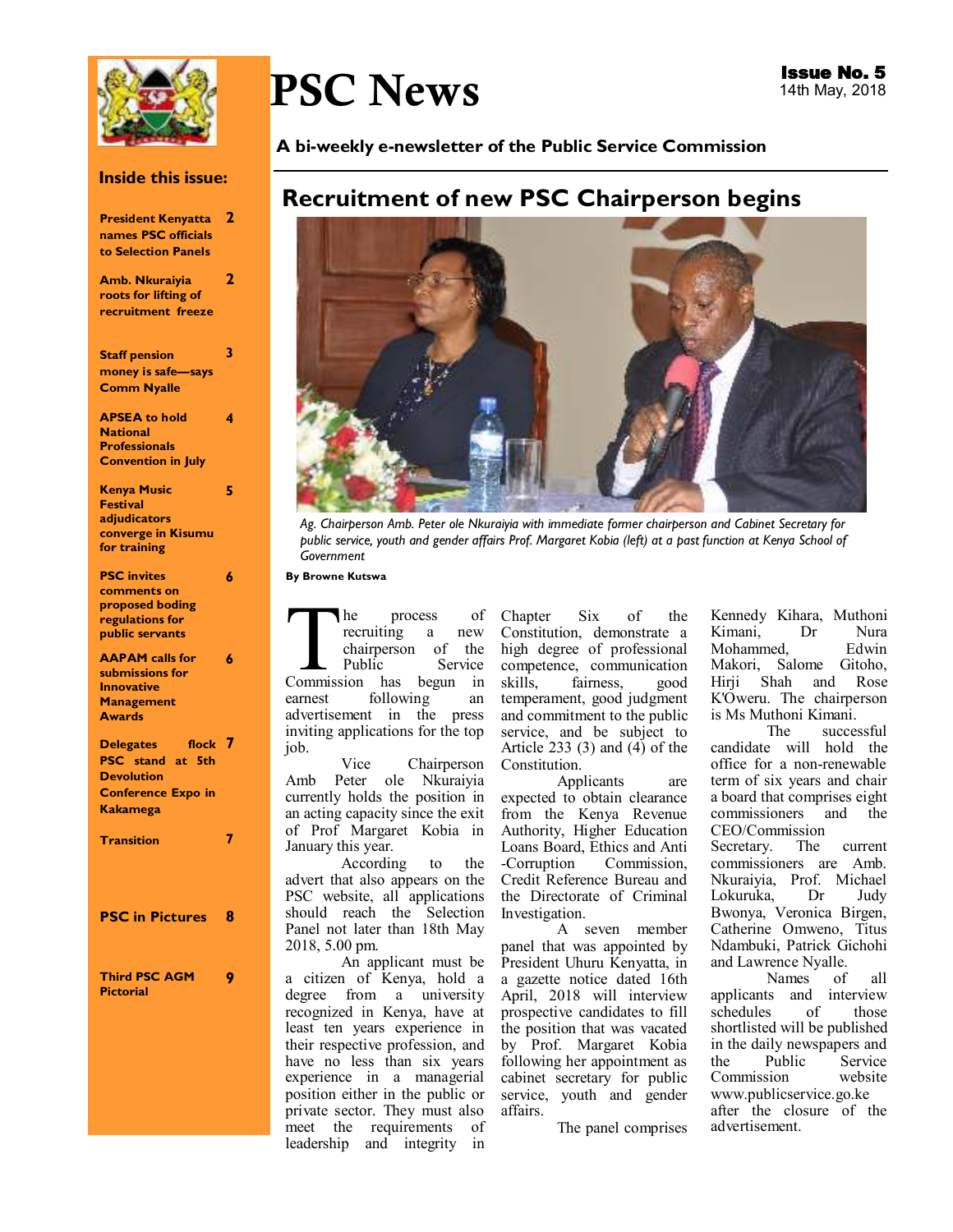# **President Kenyatta names PSC officials to Selection Panels**

**By Browne Kutswa** 

President Uhuru Kenyatta has<br>
appointed PSC<br>
Commissioners Veronica<br>
Birgen and Judy Bwonya<br>
members of the selection panel for resident Uhuru Kenyatta has appointed PSC Commissioners Veronica Birgen and Judy Bwonya appointment of Chairperson and members of the National Gender and Equality Commission (NGEC).

The appointments are contained in a gazette notice dated  $16<sup>th</sup>$  April 2018. Other members are Ruth Kagia, Charles Mutinda, Justa Nkoroi, Mary Gichohi, Claire Lai and Mohammed Gabu.

Also appointed by the Head

of State are Mr. Simon Rotich and Ms Jane Chege as members of the selection panel to appoint the chairperson and members of the Commission on Administration of Justice, also known as Office of the Ombudsman.

Both Mr. Rotich and Ms Chege are Deputy Commission Secretaries in the Public Service Commission. Other members of the selection panel are Jasper Mbiuki, Christine Kanini Ileli, Samson Kibii and Catherine Wameyo. Ms Chege will also act as the chairperson of the selection panel.

Those appointed to the panel for the selection of nominees for appointment as Chairperson and members of the Salaries and Remuneration Commission are Stephen Kirogo, Agnes Shikuku, Joseph Birundu Mogendi and Boniface Otsyula.

The selection panels have already commenced work and advertised for the vacant positions in the press.

## **Amb. Nkuraiyia roots for lifting of recruitment freeze**



*Ag. Chairperson Amb. Peter ole Nkuraiya, flanked by CEO Dr. Alice Otwala (left), speaks during the meeting with members of the Public Accounts Committee of the National Assembly at Parliament buildings on 23rd April 2018*

#### **By Victor Achola**

**P ublic Service Commission acting Chairperson** Amb Peter ole Nkuraiyia has urged the government to lift the temporary ban on hiring of fresh Chairperson Amb Peter ole Nkuraiyia has urged the government to lift the employees in the public service. Addressing Parliament's Public Accounts Committee at Parliament Buildings on 23rd April 2018, Amb Nkuraiyia expressed concern that the public service was aging fast and headed for a staffing crisis with over 50% of its workforce falling within the retirement

age bracket of fifty to sixty years. He said the freeze on fresh recruitment had created challenges for succession management in the public service and urged parliamentarians to allocate more resources to allow for a structured recruitment strategy that will address the perennial youth unemployment problem. The acting chairperson at the same time called on the National Assembly to intervene in the commission's budget provisions which he noted was inadequate for proper delivery of services.

"My humble prayer, on behalf of the Commission, is that the Public Accounts Committee should recommend to the National Assembly for enhancement of budgetary allocation as envisaged under Article 249 (3) to facilitate the Commission in addressing current budgetary shortfalls that negatively hinder the full implementation of its expanded Constitutional mandate," said Amb Nkuraiyia.

Despite the budget challenges, Amb Nkuraiyia assured the Committee of the Commission's commitment to ensure that the public service is effective and efficient by developing policies that are in line with the Constitution for the benefit of the people of Kenya.

He was accompanied by Commissioner Patrick Gichohi, CEO Dr Alice Otwala and heads of directorates.

The Commission's appointment with the Public Accounts Committee followed an invitation to appear before it subject to the provisions of article 249 (1) and (2) of the Constitution on Protection of the Sovereignty of the People, Securing the Observance of Democratic Values and Principles by all State Organs, promotion of Constitutionalism and independence of the Commission.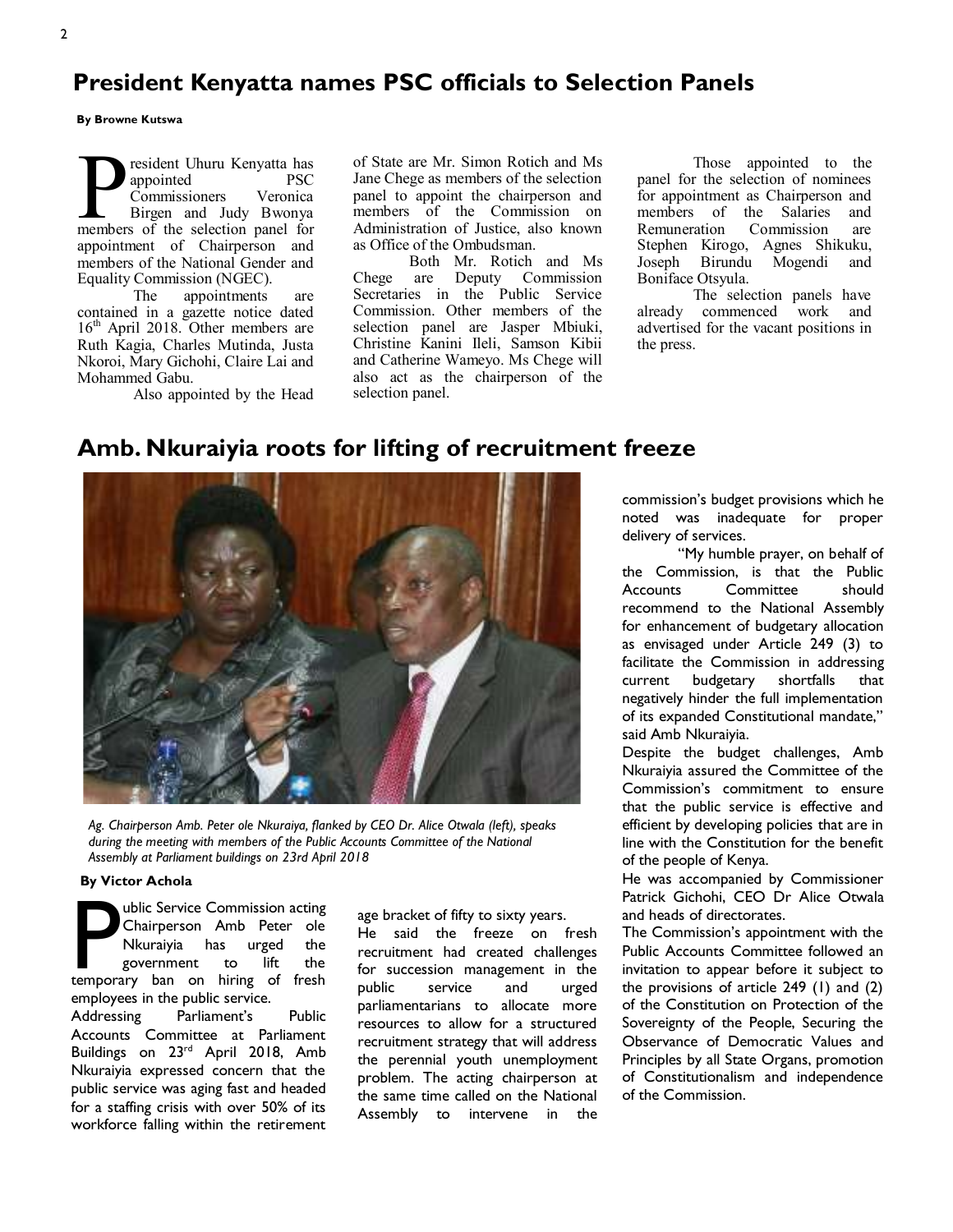# ervice Commission

**"Your pension money is safe" – says Commissioner Nyalle** 

*Comm. Lawrence Nyalle addressing members of PSC Staff Pension Scheme during the 3rd Annual General Meeting at the Commission House* 

#### **By Badi Khamis**

The chairperson of the Public<br>
Service Commission Staff<br>
Pension Scheme board of<br>
trustees' Commissioner<br>
Lawrence Nyalle has assured he chairperson of the Public Service Commission Staff Pension Scheme board of<br>trustees' Commissioner tees' Commissioner<br>Nyalle has assured members of staff that their pension savings are safe and secure.

Speaking during the Scheme's Third Annual General Meeting held at the Commission House on  $27<sup>th</sup>$  April 2018, Mr Nyalle said the scheme is well managed and its asset value has increased from Ksh 116,671,233 in 2016 to Ksh 210,039,327 this year.

"The board of trustees is in the process of organizing members' education forum to enable them<br>familiarize with pension familiarize management," said Mr Nyalle adding that members are encouraged to make inquiries with elected trustees on any burning issue.

The commissioner reiterated the role of AGMs as open platforms for members to monitor and examine the performance of the Scheme as well as providing opportunity for members to hold the trustees to account.

A report by Oksam<br>s auditors that was Solutions **by** represented at the meeting indicated a Ksh.7 million loss in fixed deposits following the collapse of Imperial Bank Limited where the money had been held and the bank's subsequent placement under receivership by the Central Bank of<br>Kenya. Mr Nyalle however Kenya. Mr Nyalle however expressed confidence that the full amount will be recovered as soon as possible.

"We are exploring all avenues and engaging with the receiver manager to ensure the money is fully recovered. In the meantime, Ksh.700,000 has already been recovered," said Commissioner Nyalle.

Speaking at the event, CEO Dr. Alice Otwala expressed gratitude to the government for increasing employer's remittances to the scheme from 12% to 20%. She commended the fund administrators for the prompt disbursement of funds to retiring members.

"This shows how effective

and efficient they have grown," said Dr Otwala.

Similar sentiments were shared by a beneficiary of the scheme Mr. Charles Iteba who retired recently and accessed his retirement benefits in record time. Dr. Otwala pledged the Commission's commitment to ensuring a motivated staff through improved terms of service.

The Annual General Meeting is a mandatory requirement for all pension schemes in the country by Retirement Benefit Authority.

Also present at the AGM<br>Commissioner Catherine were Commissioner Omweno who is a member of the board of trustees, Deputy Commission Secretary Mr Simon Rotich, Director Finance and Planning Mr Dismas Ogot and the secretary to the board of trustees Ms Joan Machayo. Officials of Gen-Africa Asset Managers - the scheme fund managers, Co-operative Bank representing the fund custodian and Enwealth Financial Services Limited who are the scheme<br>administrators also attended administrators also attended the meeting.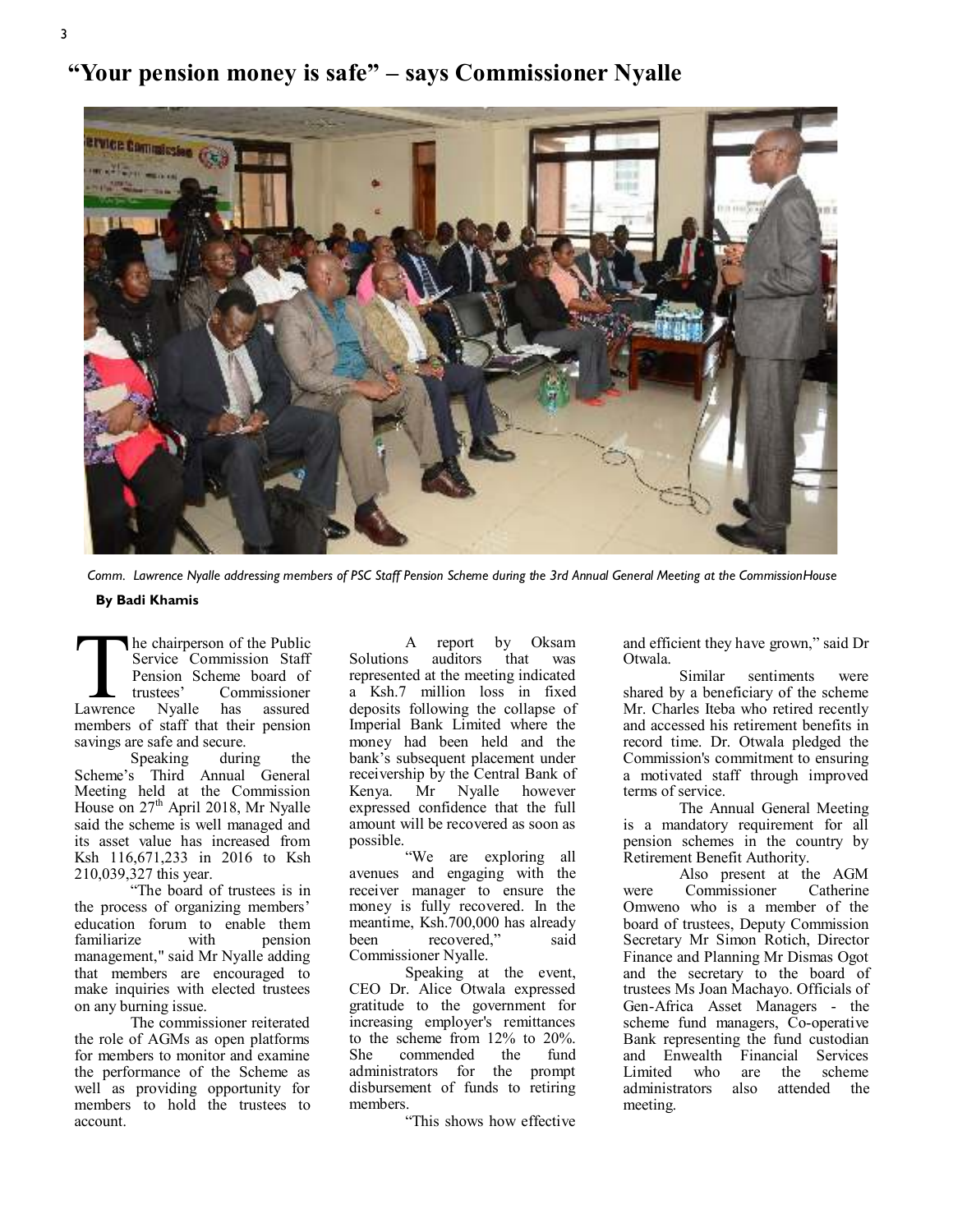

**APSEA to hold National Professionals Convention in July** 

*APSEA Chairperson Mrs. Irene Njeri (centre) unveils the logo for the upcoming National Professionals Convention that will be held on 5 th and 6th July 2018 at Safari Park Hotel as PSC CEO Dr. Alice Otwala (right) and EACC Commissioner Rose Mghoi look on*

#### **By Browne Kutswa**

The<br>Property<br>in<br>(A<br>National Association of Professional Societies East Africa (APSEA) will host the Professionals Convention at Safari Park Hotel in Nairobi on  $5<sup>th</sup>$  and  $6<sup>th</sup>$  July 2018.

The conference will be held under the theme "The role of professionals in leadership and integrity" with special focus on enhancement and enforcement of Chapter 6 of the Constitution of Kenya on leadership and integrity. It will also review the role of professionals in curriculum development and in management of public affairs and economic re-generation,

among other objectives.

Speaking at a media cum stakeholder breakfast meeting on Friday 4<sup>th</sup> May 2018 at the Sarova Stanley Hotel in Nairobi, APSEA chairperson Mrs Irene Wanyoike said the convention will bring together over 300 delegates from among APSEA corporate members, Government Agencies, Inter-Governmental Agencies, Non-Governmental Organizations, Donor Community, Private Sector and religious institutions.

Mrs Wanyoike officially announced commencement of preparations for the conference with an appeal to stakeholders to sponsor the two-day event.

Public Service Commission CEO Dr. Alice Otwala who also attended the meeting assured the organizing committee that the Commission will fully participate in the convention.

Dr Otwala noted that PSC is an employer of choice and is concerned with issues of integrity, national values and principles that underpin the forthcoming conference.

"Setting standards is key to integrity and promotion of values and this is part of the broader Constitutional mandate of the Public Service Commission," said Dr Otwala.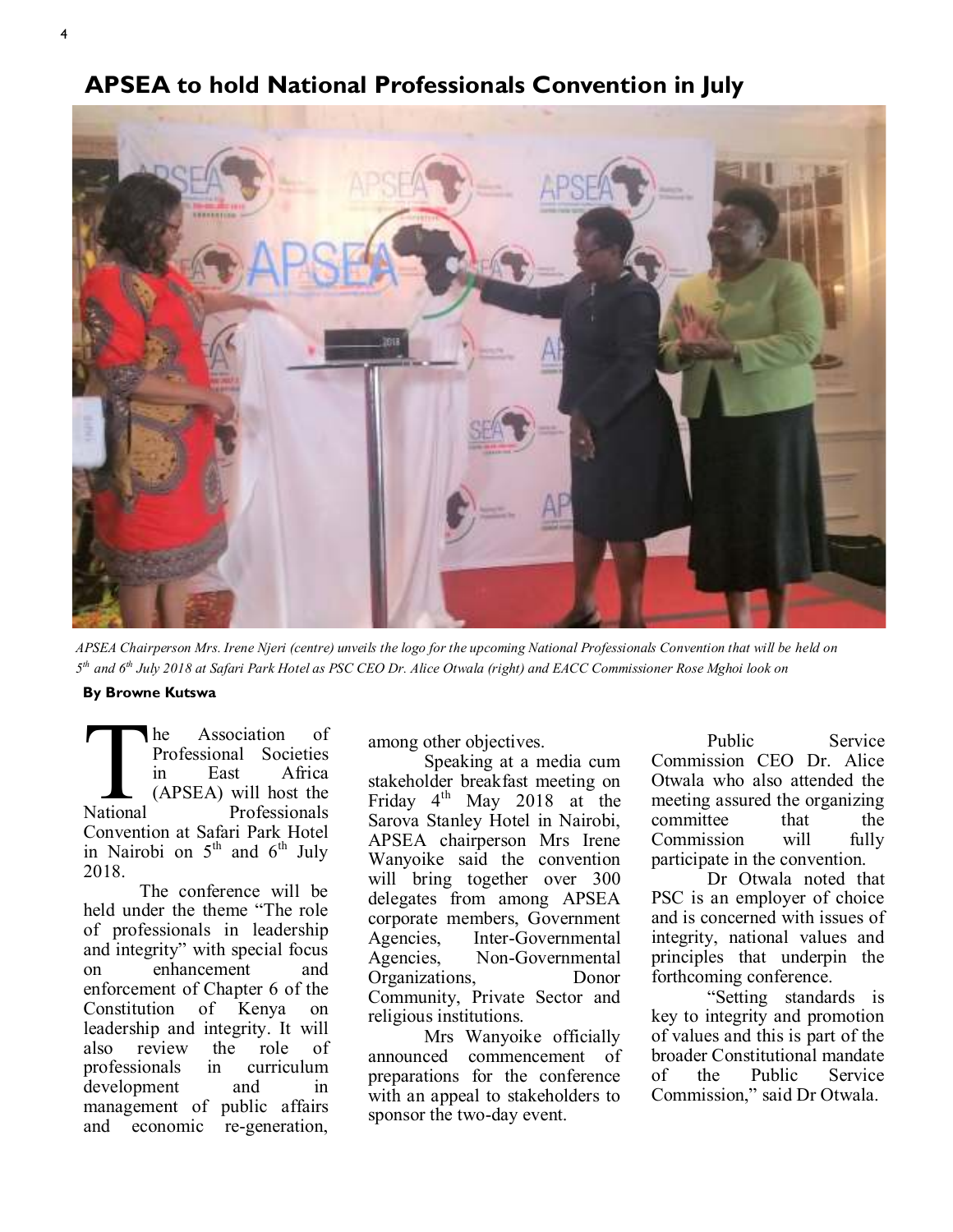# **Kenya Music Festival adjudicators converge in Kisumu for training**



*Kakamega High School performing a play titled 'The Burdens' which won one of the trophies donated by PSC during the 59th edition of National Drama and Film Festival at Lenana School*

#### **By Juma Gabriel**

Workshop for Kenya<br>Music Festival<br>adjudicators and<br>trainers was held in<br>the lakeside city of Kisumu workshop for Kenya Music Festival adjudicators and trainers was held in from  $16<sup>th</sup>$  to  $21<sup>st</sup>$  April 2018 with PSC pledging support for the annual festival.

The Director Compliance and Quality Assurance Mr Simon Wachinga represented the Commission during the workshop that brought together teachers, music composers, trainers and adjudicators of music at the Tom Mboya Labor College. Over 400 participants attended the workshop.

Mr Wachinga used the occasion to create awareness on the constitutional values and principles as envisaged in the PSC mandate. His presentation covered two key thematic areas that the Commission will support during this year's festival namely; A

representative Public Service and Delivery of Public Services. Mr Wachinga confirmed that the Commission will continue to support the National Music Festival through donation of additional trophies and other logistical support. The  $92<sup>nd</sup>$ Edition will be held in Nyeri County in August 2018.

During the recently concluded  $\overline{5}9^{th}$  Edition of National Drama and Film

*"The Commission will continue to support the National Music Festival through donation of additional trophies and other logistical support" - Wachinga* 

Festival held from  $3<sup>rd</sup> - 11<sup>th</sup>$ April, 2018 at Lenana School in Nairobi, the Commission donated 9 trophies which were awarded to Upper Hill Day ECD for their Best film on child abuse; Juja Preparatory School for the Winning Play Primary category; Kabarak Primary School for most prolific school; Kakamega High School for best item in secondary school Category; Nanyuki High School for most outstanding institution; Kirinyaga T.T.I for runners up in technical training institutes category; Umoja day for the most entertaining film; Kaimosi TTC for overall winning team in TTC Category and Masinde Muliro University of Science and Technology for best item in Universities category.

The  $60<sup>th</sup>$  Edition will be held next year in the Western Region.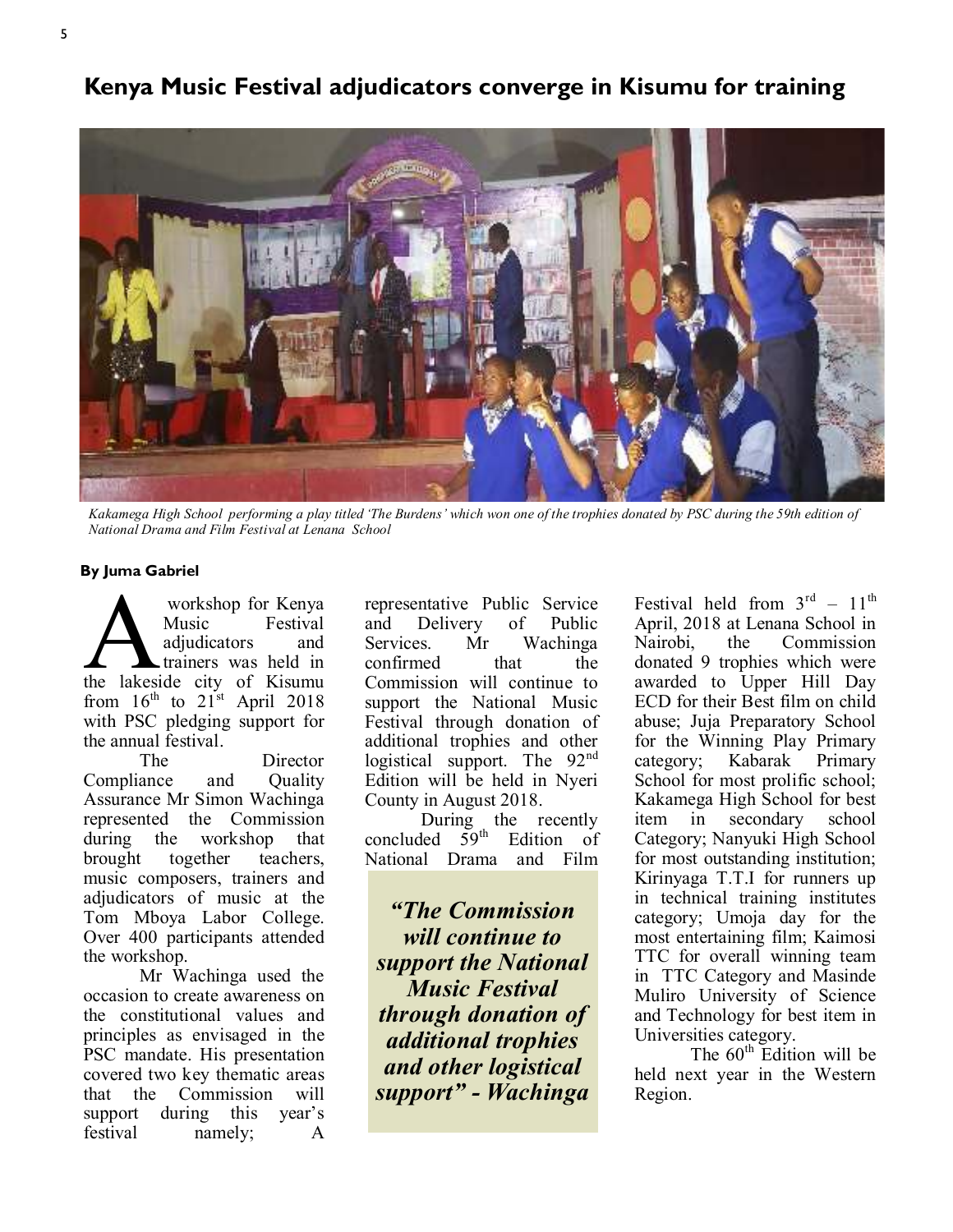# **PSC invites comments on proposed bonding regulations for public servants**

The Public Service<br>
Commission has invited<br>
stakeholders comments on<br>
the revised draft regulations<br>
the Commission has developed to he Public Service<br>Commission has invited Commission has stakeholders comments on the revised draft regulations guide bonding procedures for the training of public servants.

In a circular dated 23<sup>rd</sup> April 2018 and addressed to all cabinet secretaries, principal secretaries, chief executive officers of state corporations and agencies, Council of Governors, State Corporations Advisory Committee (SCAC) and County Public Service Boards, CEO Dr Alice Otwala gave a  $30<sup>th</sup>$  May 2018 deadline for comments to be received by the Commission.

She said the objectives of the reviewed guidelines will be to ensure uniform and coherent approach to the bonding process, provide a framework for the implementation and administration of bonding, ensure effective transfer of knowledge, skills and competencies acquired during training and provide mechanisms for monitoring and evaluation of the bonding process.

"The development of the guidelines is in line with the Commission's function of ensuring effective and efficient public service and alignment of existing human resource policies with the Constitution," Dr Otwala said in the circular.

Comprehensive guidelines on

*"The development of the guidelines is in line with the Commission's function of ensuring effective and efficient public service and alignment of existing human resource policies with the Constitution"- Dr Otwala* 

bonding trained public officers were first developed in 2011 and over the years, a number of legislations have been developed and several Human Resource policies developed or reviewed calling for the review of the 2011 version.

According to the document, the bond period will be determined by course duration and the total cost of the training. It

also suggests parameters to be applied in determining the bond amount and its general administration.

Bonding trained public servants ensured that beneficiaries of government training remained in the service for a specified period of time to enable the public service benefit adequately from the knowledge, skills, competencies and positive attitudes acquired by the employees who have undergone training.

The Bonding guidelines have been developed to enhance mutual cooperation and understanding between public service organizations and their employees; where the former obtains the benefit of highly skilled employees while the later acquires skills and knowledge that benefits them beyond their immediate work environment.

The guidelines will be implemented by the Public Service Commission, Ministry responsible for public service, State Corporations Advisory Committee and public organizations.

# **AAPAM calls for submissions for Innovative Management Award**

The African Association for<br>
Public Administration and<br>
Management (AAPAM) has<br>
announced a call for<br>
submissions for this year's AAPAM Public Administration and Management (AAPAM) has announced a call for Innovative Management Award.

The continental award recognizes innovation creating effectiveness in the performance of organizations and honors public sector institutions, organizations and ministries that have made exceptional and outstanding contributions to the public.

Winners of the award will be feted during the 39th AAPAM Round Table conference slated for November 2018 in Gaborone, Botswana.

The objectives of the award is to recognize and publicize innovations

in the public sector worth of emulating, enhance the image of the public sector in Africa, promote innovation in the public sector and facilitate the transfer of innovation and best practices as a way that improves the quality of public administration and management in Africa.

The criteria for the evaluation of submissions will be based on five thematic areas of innovativeness, relevance, significance, sustainability and replication.

All government ministries, departments and agencies, public sector institutions, local governments and municipal authorities and institutions of higher learning in African countries, non-governmental

organizations, civil society and international organizations are eligible to participate in the competition. Awards will not be made to individuals but to organizations.

The five finalists will be granted an opportunity to present their entries at the annual Round Table conference following which the top three entrants will receive the Gold, Silver and Bronze awards respectively. The other two finalists will receive recognition trophies.

Winners and other leading entrants will be extensively publicized including featuring in the AAPAM newsletter.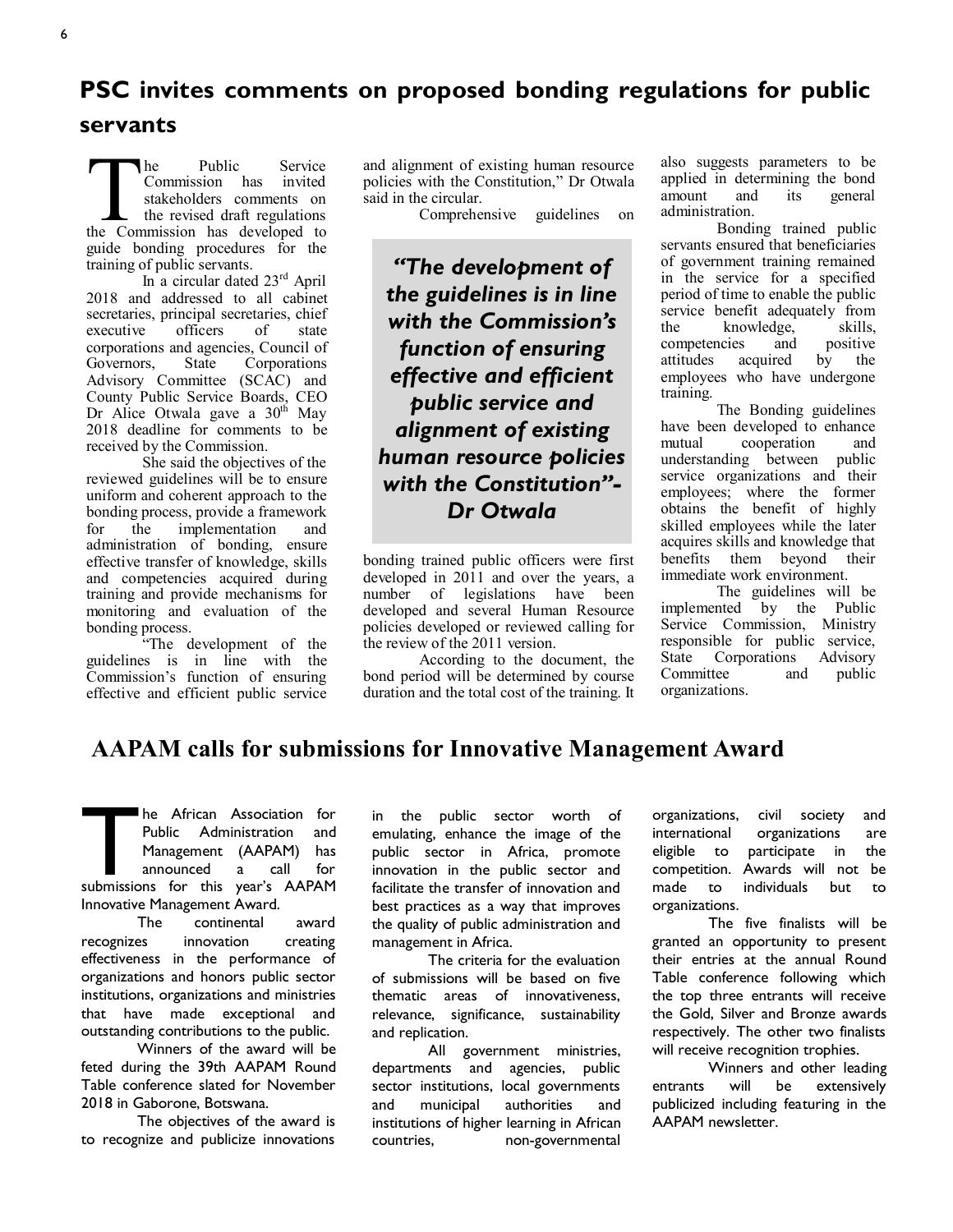# **Delegates flock PSC stand at 5th Devolution Conference Expo in Kakamega**



Commissioner Patrick Gichohi (2nd left) in an animated conversation with a delegate who visited the PSC stand as Mrs Cindy Songole (left) and Carol Kiget look on.

#### By Browne Kutswa

**Hundreds** of delegates attending the just concluded 5<sup>th</sup> Devolution Conference at Kakamega High School in Kakamega County undreds of delegates<br>attending the just attending concluded  $5<sup>th</sup>$  Devolution Conference at Kakamega flocked the Public Service Commission exhibition stand seeking information on various programmes and services that the Commission provides.

Among those who visited the stand were County Executive Committee members, Members of County Assemblies, County Chief Officers and public officers from both the county and national government. They commended the Commission for creating public awareness on its mandate, distribution of IEC materials and responding to their queries on various issues.

General queries were raised about the employment recruitment process in the public service, the criteria the Commission uses during recruitment and how long the process takes. Some of the delegates said that it is quite difficult for county staff to transfer to other counties and from County Government to National Government. Others complained that a number of staff who were previously in National Government have never been issued with letters informing them of their absorption to County Governments.

It also emerged that there was a general lack of awareness and inadequate

information by public officers in counties regarding their right to appeal to the Commission in situations where they felt aggrieved.

On appointments and promotions, some complained that there were no opportunities for staff in counties and that they were not given equal internship opportunities in parastatals in their counties. They also voiced concerns about favoritism, nepotism and cronyism during recruitment and promotion of county staff and sought PSC intervention to curb the malpractice.

The theme of this year's conference was "S*ustainable, productive, effective and efficient governments for results delivery"*. The discussions adopted a sector based approach in line with the President Uhuru Kenyatta's Big Four Agenda which included Trade and Manufacturing, Agriculture, Health, Urban Development, Housing, Energy and Infrastructure sectors.

The overall objective of the conference was to share experiences, challenges and lessons learnt in the last four years, celebrate successes of devolution and set clear targets for devolution for the next five years.

The Public Service Commission was represented by Commissioner Patrick Gichohi, the Director Establishment and Management Consultancy Services Mrs Cindy Songole, and the Deputy Director, Public Communications Mr Browne Kutswa, attending as delegates.

The Commission exhibition stand was manned by Assistant Director HRM&D Ms Caroline Kiget, and Senior ICT officer Mr Stephen Okumu.

——————

# *Transition*

Ms Nancy Asiavugwa, a senior personal secretary in the directorate of human resource management and development lost her mother Mama Dorcas Migitse on 2 nd May 2018. The late Mama Migitse was laid to rest in her Vihiga county home on 12<sup>th</sup> May 2018 in a ceremony that was attended by hundreds of mourners including staff of the Public Service Commission. CEO Dr Alice Otwala in her message of condolence that was read by Assistant Director HRM Ms Mary Wanyama urged the bereaved family to look upon God for comfort during this difficult period of grief.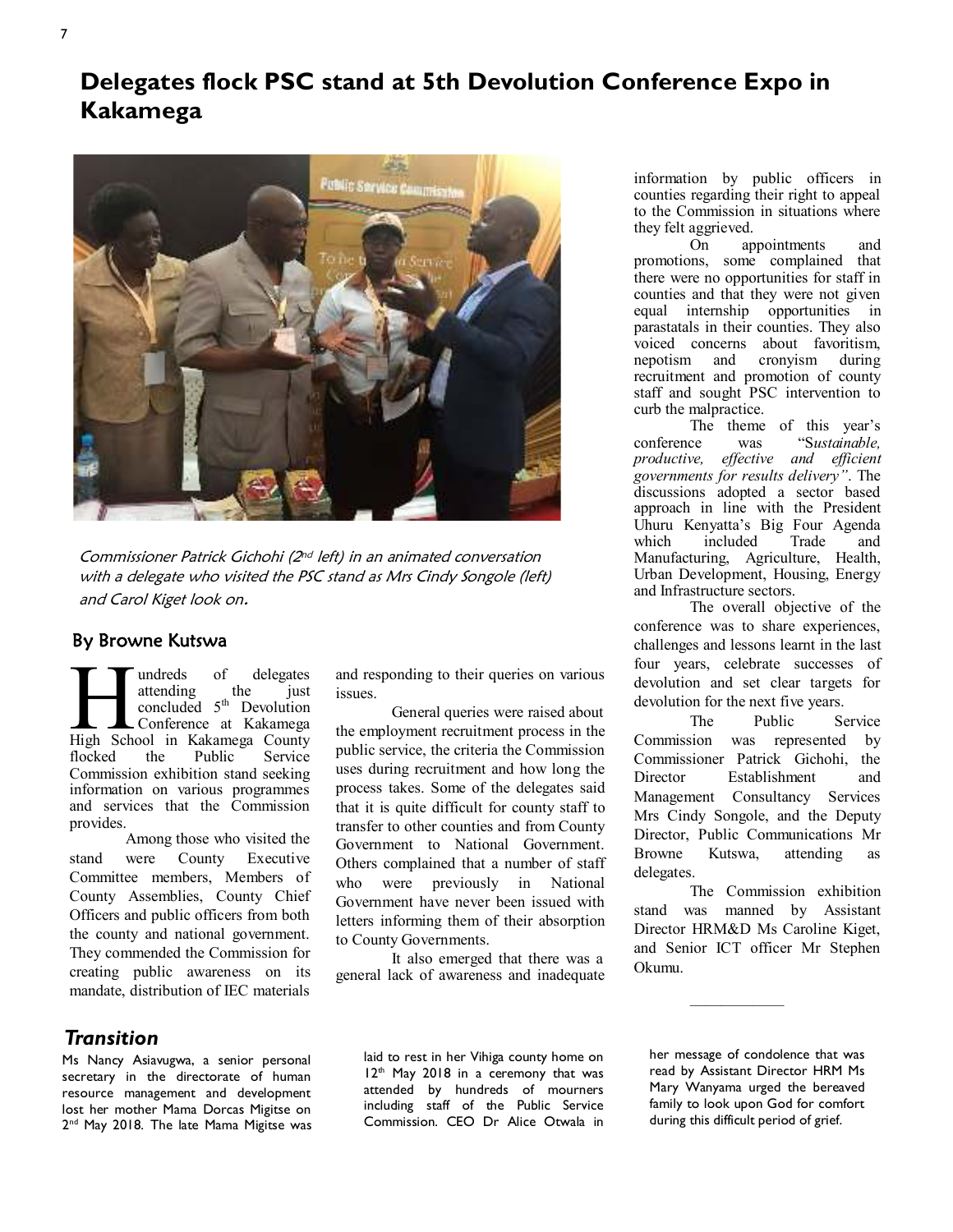# **PSC in pictures**



*Right*: Ms Carol Kiget (right) and Mr Steve Okumu attend to some of the delegates who thronged the PSC stand at the 5th Devolution Conference expo that was held at Kakamega High School on 23rd to 27th April 2018

*Left*: *PSC CEO Dr. Alice Otwala addressing guests during APSEA stakeholders and media breakfast meeting at Sarova Stanley Hotel Nairobi on 4th May 2018* 





Left: Ms. Ethel Bulili receiving a cash token contributed by members of staff from the Deputy Commission Secretary, Mr Simon Rotich following the passing on of her mother. Looking on is Acting Director Corporate Affairs Mr Gerald Kuhaka

*Right*: PSC staff during the sensitization meeting on occupational safety at the workplace that was held in the Commission's ICT training room

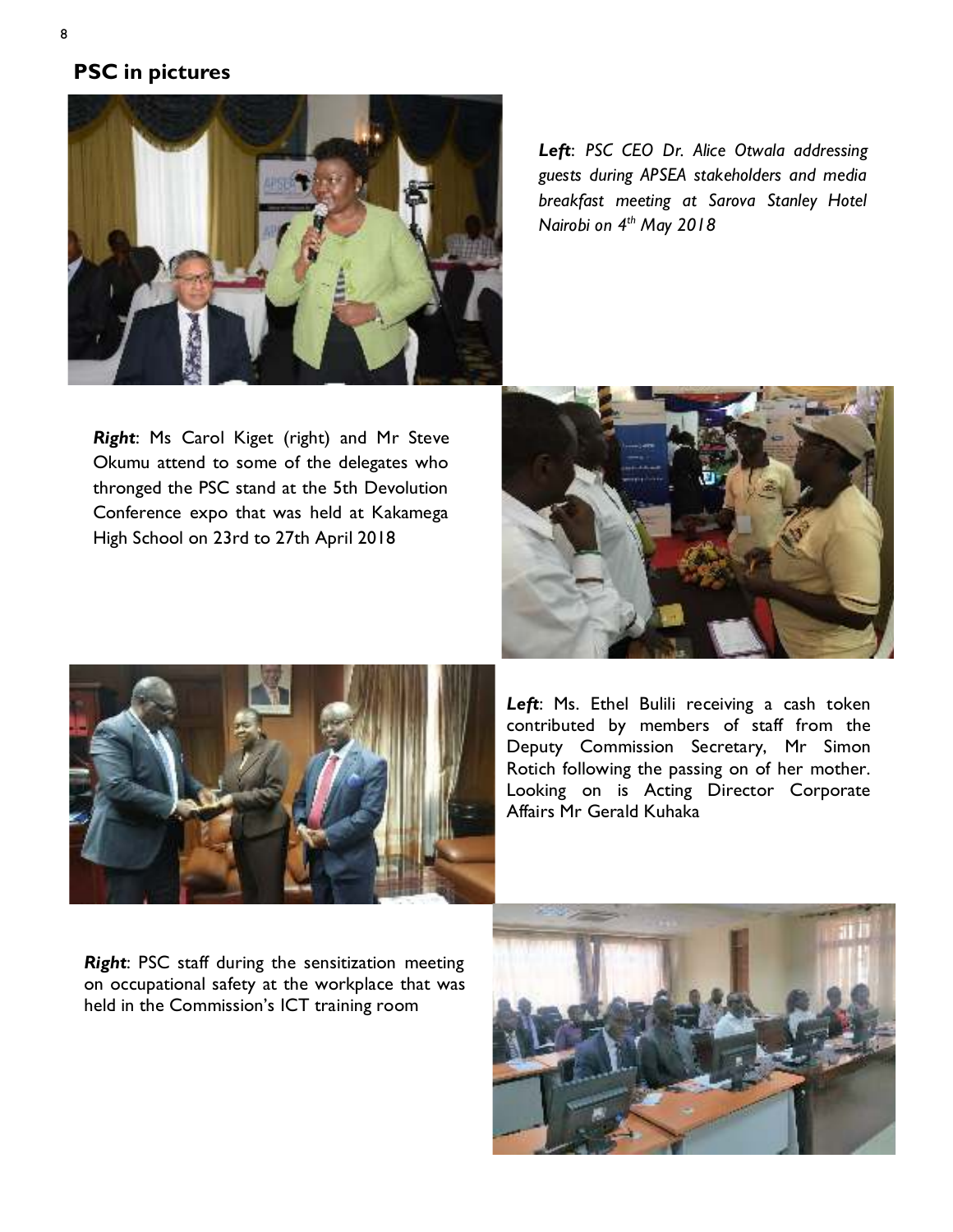## **Third PSC Staff Pension Scheme AGM Pictorial**



**Right**: — DCS Mr Simon Rotich (right) Director Finance and Planning Mr Dismas Ogot and Pension Scheme Trustee Mr Collins Mbaluto following proceedings of the PSC Pension Scheme AGM

Left : Karibu sana - Ms Esther Kobiro welcomes retired PSC staff member Mr Charles Iteba during the PSC Pension Scheme AGM.





**Left**: Great news — Members of staff express joy on hearing that the asset value of the pension scheme has significantly grown

**Right**: We will support the scheme— CEO Dr Alice Otwala assures staff of unwavering support of the pension scheme